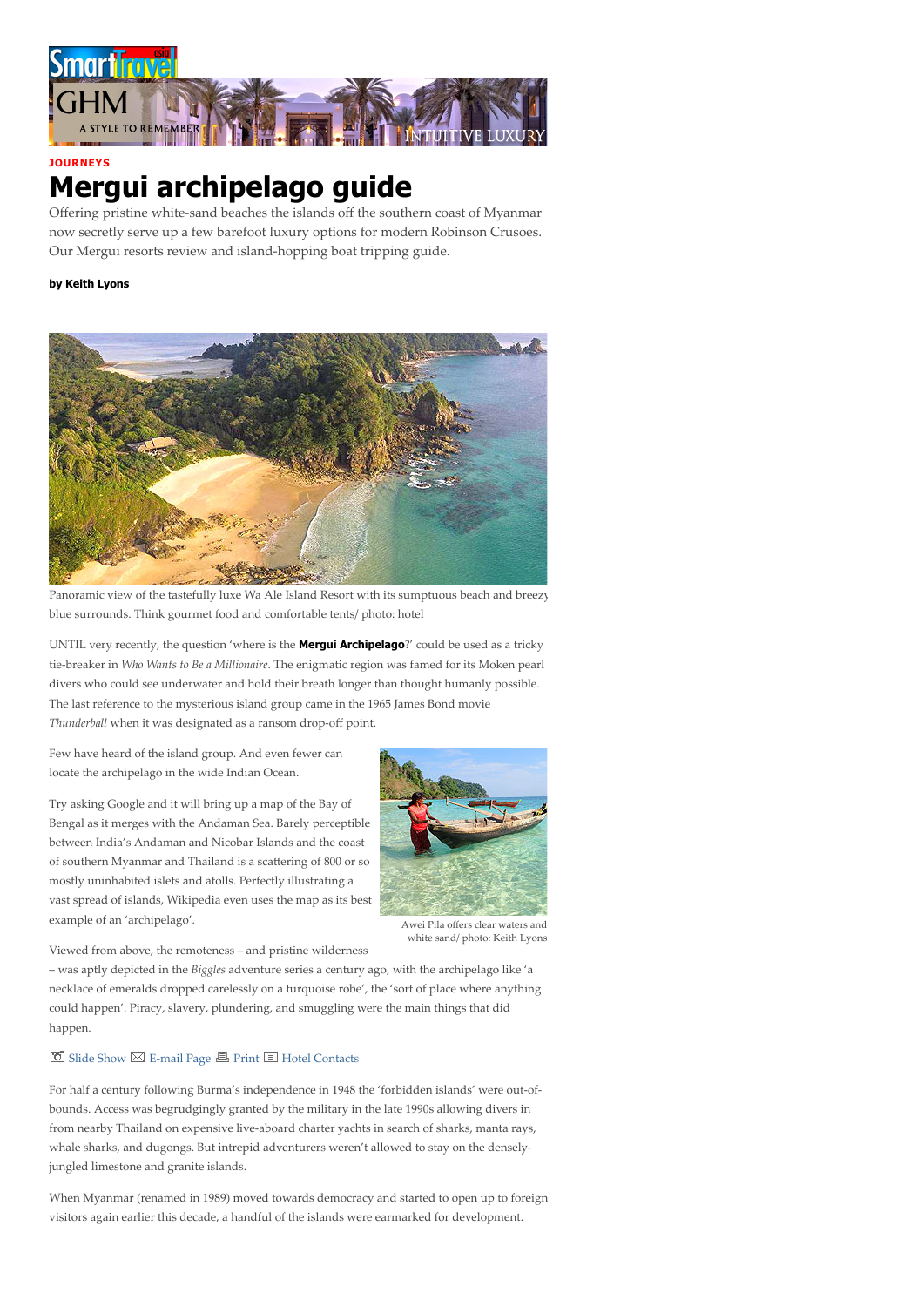However, the challenges of creating self-sufficient island resorts from scratch – and getting official approvals – resulted in none of the half dozen planned resorts opening on schedule. Development restrictions, lack of infrastructure, and high entry fees mean the archipelago is the newest, coolest destination, with some of the most anticipated luxury resort openings.

It isn't inundated with tourist hordes like Phuket or other 'over-touristed' beach destinations. Instead, the 'the maritime Shangri-la' of Asia offers exclusion, seclusion, and white-sand beaches in spades. Think Tom Hanks marooned in *Castaway*,



Marine life and coral around the Victoria Cliff Resort at Nyaung Oo Phee/ photo: hotel

stumbling upon a water-sport wellness retreat fresh out of Harper's Bazaar magazine.

As alluded to in Bond's *Thunderball*, there is something alluring and edgy about the Mergui archipelago and the resorts covered in our review. One of the ironies is that the deserted bays make for perfect Instagram snaps and selfies guaranteed to garner more social media likes, yet there is no mobile phone coverage throughout the offshore islands, and resort satellite internet WiFi is sketchy and slow.

While the untouched surroundings provide eye candy and chicken soup for the soul, in another anomaly there are no coconut palms growing naturally on the islands – but you can have your pina colada. Getting caught in the rain is a seasonal hazard. Despite your year-round need to get away for a vacation, the island paradise isn't open 365 days of the year.

### Send us your Feedback / Letter to the Editor

From May or June through to September, the **southwest monsoon** brings wind, waves, and rain, with rough seas and murky waters, meaning the resorts are closed.

During the season, from October to May, the colour of the water varies depending on the light and turbidity, from Tanqueray gin emerald green and Bombay Sapphire violetblue through to crystal clear like a medium-dry martini, the favourite tipple of 'shaken, not stirred' James Bond. Best bets for flat, glassy millponds, unruffled like a debonair, dapper spy, are between February and April.



Boulder Bay Eco Resort/ photo: Keith Lyons

There's another irony about the archipelago resorts: you pay a premium for things not to be there. There are no shopping malls, no 7-11 convenience stores, no banks or ATM machines, no nightclubs or karaoke, no pestering vendors, and hardly any other guests.

If there's a word that sums up the resorts, it would have to be 'unpretentious'. And the vibe at these 'barefoot luxury' establishments is casual yet convivial. There's no need for tuxedos or formal wear. No one is going to notice creases in your beach shirt or bathing suit. No one is going to give you the line from *Thunderball*, 'What *exactly* do you do?' There is no one to impress even if you introduce yourself as 'Bond, James Bond'. But there are distractions as we note in our Mergui island guide and resorts review.

Instead of swashbuckling, daring adventures and innumerable survival challenges, the daily challenges are more to do with water and land-based soft adventure, disconnecting from the digital world, and re-connecting with the elemental rawness of the natural world. Typically island days start early to beat the midday heat and are governed by the tides, with refuelling on delicious food at mealtimes. Morning excursions are complemented by afternoon siestas, and by then, the sun is over the yardarm.

If you want more space than NASA, you can be stranded on a deserted bay like shipwrecked Robinson Crusoe – all of the resorts have secret beaches and coves. Personal, individuallytailored service means your own Man Friday might accompany you on a coastal mangrove kayaking trip or a bird-watching jungle hike.

And like Crusoe, as you ease into island time and the tropical playground, you might find that your worries are replaced by a carefree happiness.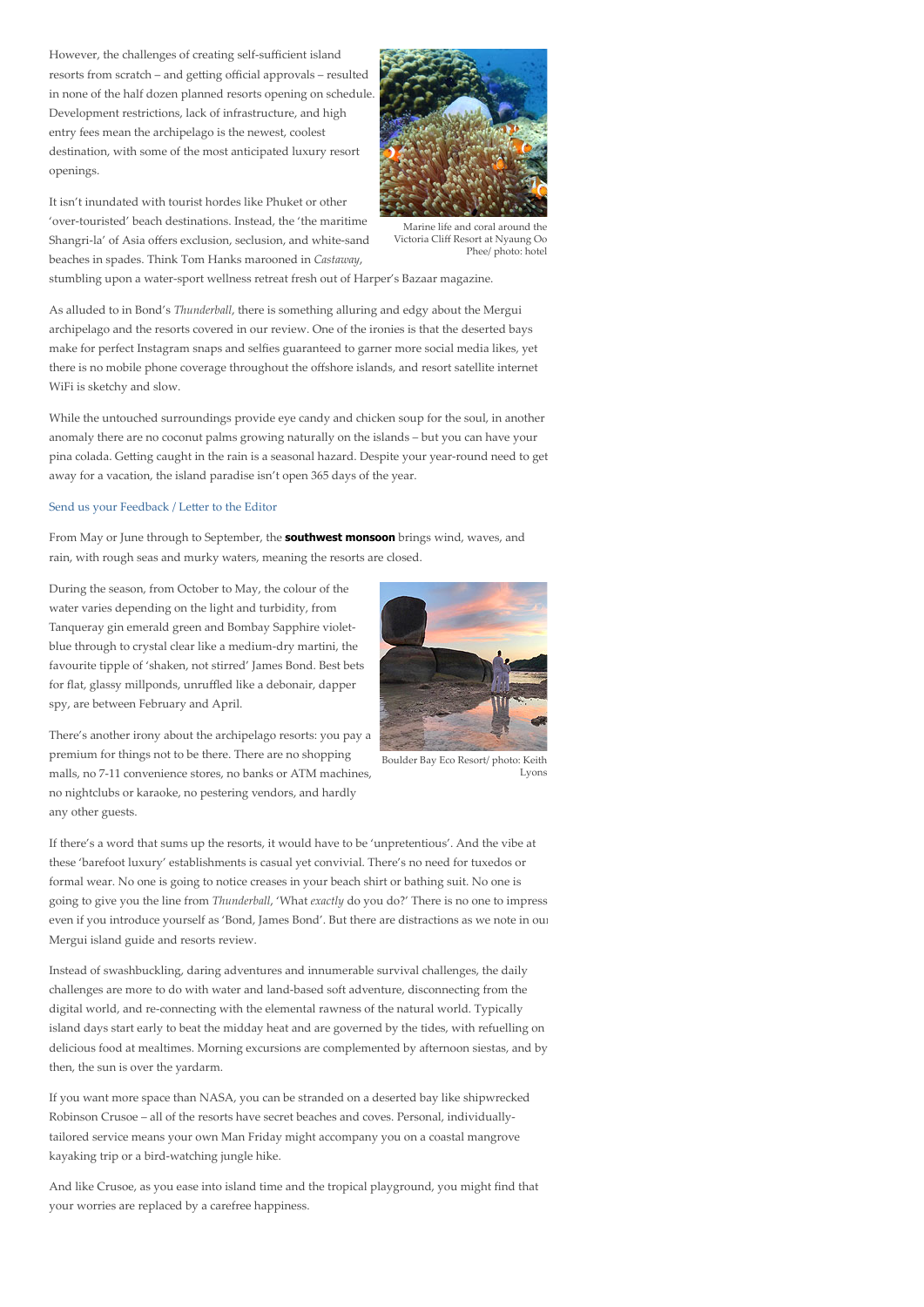The islands possess a restorative elixir guaranteed to lift the mood, with negative ions found in the warm water, on beaches awaiting your footprints, and in the lush rainforest. One island, Boulder, may have inspired Peter Pan's Neverland, a place where you never grow old. However, some of the resorts only allow children aged 8 years or older, and due to the rugged nature of the terrain, can't easily accommodate those with disabilities or mobility issues.



As well as a sense of wellbeing and wonder, and the freespirited feeling of being young again, there's another intangible bonus from paying the pioneer premium of getting

Stylish Awei Pila interiors/ photo: hotel

there before it is 'discovered': bragging rights. As a discerning, trend-setting traveller, there's much social capital to be gained from being among the inaugural guests to set foot on the powdery soft sands at new resorts. Some locations have already being scouted for island buyouts for A-List celebrity 'bikini and martini' holidays and royalty honeymoons, ensuring privacy away from the paparazzi.

# Getting to the Mergui islands

Another paradox is that while 95 percent of the islands are situated within Myanmar, it is much easier to access the Mergui (sometimes written as Myeik, but not to be confused with the town of Myeik) archipelago through Thailand. While a relaxing beach holiday at the end of a trip around Myanmar makes sense, *flights on the flag-carrier [Myanmar National Airlines](https://www.flymna.com/) from the former* capital Yangon to the gateway of Kawthaung are unreliable and expensive – not great if you have a planned rendezvous to catch a boat or deposit a ransom. A less stressful way involves overnighting in Kawthaung at Victoria Cliff or Grand Andaman resort hotels. Kawthaung's airport is being extended and upgraded, in anticipation of taking international flights, initially from Bangkok and Phuket.

Most start their adventure in the hot springs town of Ranong in southern Thailand, which has up to five flights a day with [Thai AirAsia](https://www.airasia.com/booking/home/en/gb) and [Nok Air](https://www.nokair.com/) from Bangkok's no-frills Don Mueang. Around 300km south, the busy hub of Phuket has numerous flight connections across the region, but it is a long four to five-hour journey by road up to Ranong.

There is talk of allowing seaplanes and helicopters to whisk time-strapped city-slickers seeking back-to-nature escapes to their fantasy islands from Kawthaung, Ranong or even Phuket, but at the moment that is just that – talk.



Aerial view of Victoria Cliff Resort at Nyaung Oo Phee/ photo: Keith Lyons

It's a short long-tail boat trip (300 Thai baht one way) from Ranong across a wide estuary to Kawthaung. Myanmar is in its own time zone, 30 minutes – and 30 years – behind Thailand.

Even if you are known as an international man (or woman) of mystery, you will need more than your MI6 ID card to get into Myanmar. Most visitors (apart from Thai nationals) require an **evisa**, easily obtained in advance (at [evisa.moip.gov.mm\)](https://evisa.moip.gov.mm/) for US\$50. Having a photocopy of your passport and a couple of mugshots puts smiles on the faces of the relaxed *immigration* staff.

You can't just rock up to Kawthaung and hire a boat to check out some of the islands, as the restricted-access resorts are scattered far and wide over an area several times larger than the Maldives, up to three hours away by speedboat, with set transfer schedules during the week, and red tape to complete before they can roll out the red carpet. On then with our Mergui fun guide.

## Mergui resorts guide bare eco to luxe

So how do the resorts shape up? The resorts, which range in concessions to comfort and green credentials, vary in size, style, and offerings – with prices around US\$300 to US\$850 a night. Some have air-con, others ceiling fans and sea breezes. Not all have hot water showers, in-room fridge mini-bars, or internal telephone systems – you might find that you may not need them. In an endeavour to reduce plastic waste, all resorts give out refillable water bottles - expect biodegradable bathroom products, reef-friendly sunscreen, and paper drinking straws.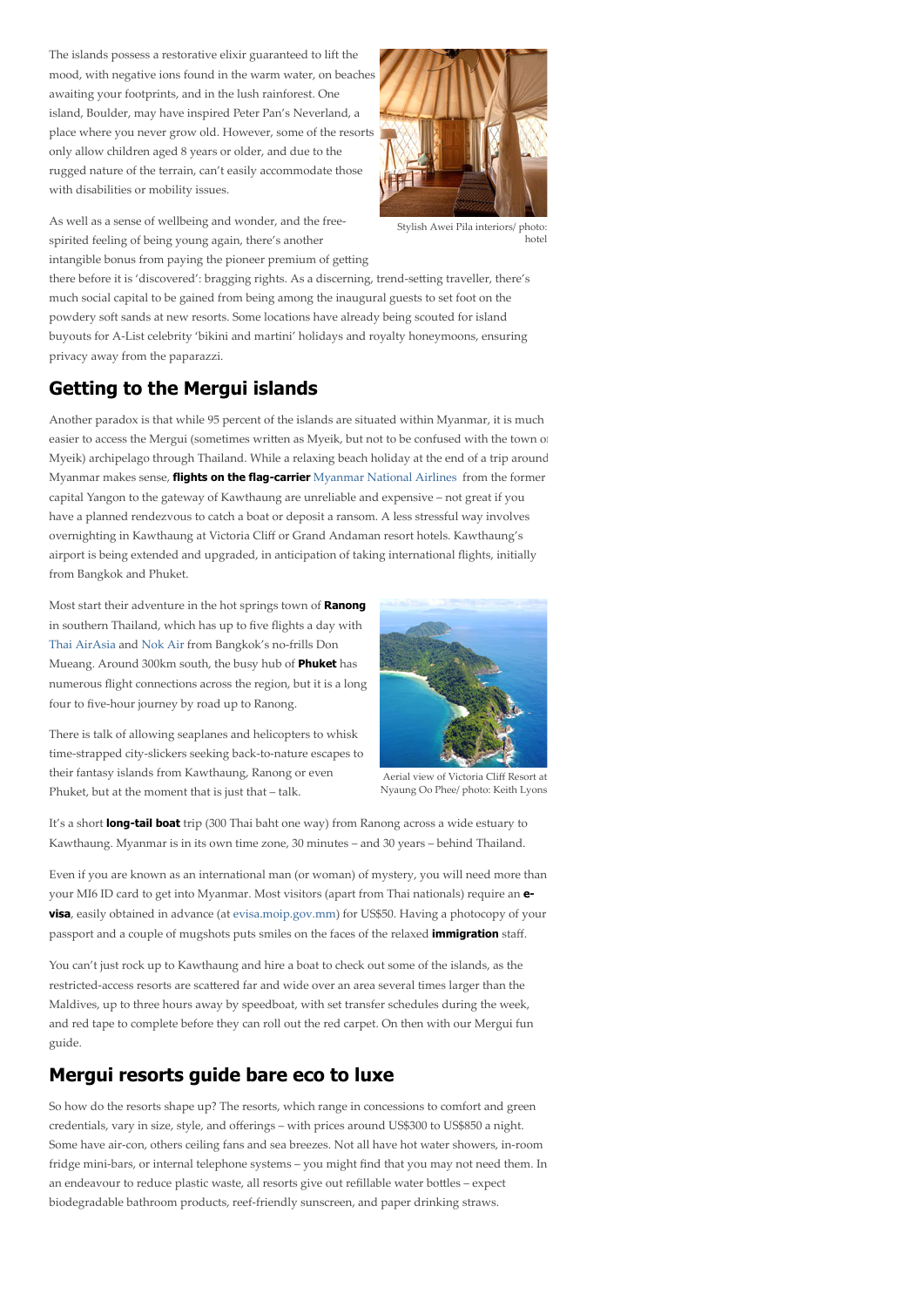Heading any list of archipelago resorts is the superb Wa Ale Island Resort, (e-mail: [info@waaleresort.com](mailto:info@waaleresort.com) or [waaleresort.com\)](https://waaleresort.com/) rated in the top 10 hotels in Asia by *The Telegraph*. Located within Lampi Marine National Park, Myanmar's first marine protected area, the resort's main beach is a protected sea turtle nesting site. Set back from the dunes are natural-hue luxury safari tent villas and jungle treehouses. Championed by the American resort manager's 'can do' attitude, guests are encouraged to try wholesome activities including kayaking, swimming, snorkelling, diving, and



photo: hotel

hiking. Sumptuous, innovative gourmet cuisine is prepared by

a passionate British five-star safari chef using local seafood and produce from the resort's own organic kitchen garden.

An eye for detail, the use of recycled and repurposed materials, including rustic boat timbers and old monastery wood, and tree-sleeping pythons and crab-catching macaques, add to the quirkiness of the resort. With 20 percent of profits set aside to protect habitats and improve life for the nearby Moken and Burmese fishing villages, the feel-good factor is high. Transfer by Wa Ale's Bond-style racy 300-horsepower speedboat will set on auto-repeat in your mind the 'dum di-di dum dum' rhythm of the Bond theme tune with its guitar riff, brass fanfare, and gun barrel sequence.

Even if you are not a bucket list kind of person, you might want to include **Boulder Bay Eco Resort** (e-mail:

[info@boulderbayecoresort.com](mailto:info@boulderbayecoresort.com) or [boulderasia.com](https://boulderasia.com/)) on your wish list of places to visit before you die – or to prolong your life. With its iconic balancing boulder in the middle of a sheltered tidal reef bay, the resort features rustic wooden cabins tucked away in tropical rainforest, with views out to the sandy beach and headlands. Self-sufficient with its own solar power plant and spring water, the 'back-to-nature' resort is the base for soft adventure on and off the 135-hectare (half square mile) diverse jungle-covered island.



Boulder Bay superior room, rustic/ photo: hotel

Boulder's underwater world has branching, plate and sponge corals, and a variety of marine life close to the shore, as well as two marine biologists mapping the coral garden reefs and educating guests about the island environment. With half a dozen bays and various lookout points connected by trails, a dive centre, and a graceful bamboo yoga *shala*, you can see why guests are reluctant to leave the island which has Burma-Scottish links which may have been provided inspiration for JM Barrie in conjuring up Neverland.

#### One of the first to open, Victoria Cliff Resort at Nyaung Oo Phee (e-mail:

[info@nyaungoopheeresort.com](mailto:info@nyaungoopheeresort.com) or [www.nyaungoopheeresort.com](https://www.nyaungoopheeresort.com/)) is all about snorkelling and diving. With half a dozen different snorkelling locations just off the main beach or a short boat trip away, family-friendly NOP – or Now O Pee as it is known in Thai – is a popular day trip from Ranong or Kawthaung, attracting predominantly Thai tourists, though some staff and guides speak English. The waters abound with sweetlips, groupers, snappers, emperors, triggerfish, and parrotfish, as well as staghorn, tiger claw, harp coral. These days the only poachers around are those at the breakfast egg station.

The building of new villas replacing tents will enable more to stay overnight to enjoy the post-day trip calm and the evening's cultural show which culminates in a spectacular fire show. Though dubbed 'the party island' in one Thai TV programme and particularly Instragramable, most overnighters are in their beds soon after the night show finishes, pleasantly exhausted from the day's snorkelling. There is no *Octopussy* Bond girl to be found, but at several sites, the distinctive striped 'Nemo' clownfish can be seen hiding in its poisonous anemone host, and in the afternoon purple-sheaf anemones retract their long tentacles in a stunning display.



Beach bites at Victoria Cliff Resort at Nyaung Oo Phee/ photo: Keith Lyons

There is no hideaway wall bed, but the idiosyncratic yurts would make the perfect Bond hideaway at one of the flashiest island resorts, the five-star **Awei Pila** (e-mail: [info@aweipila.com](mailto:info@aweipila.com)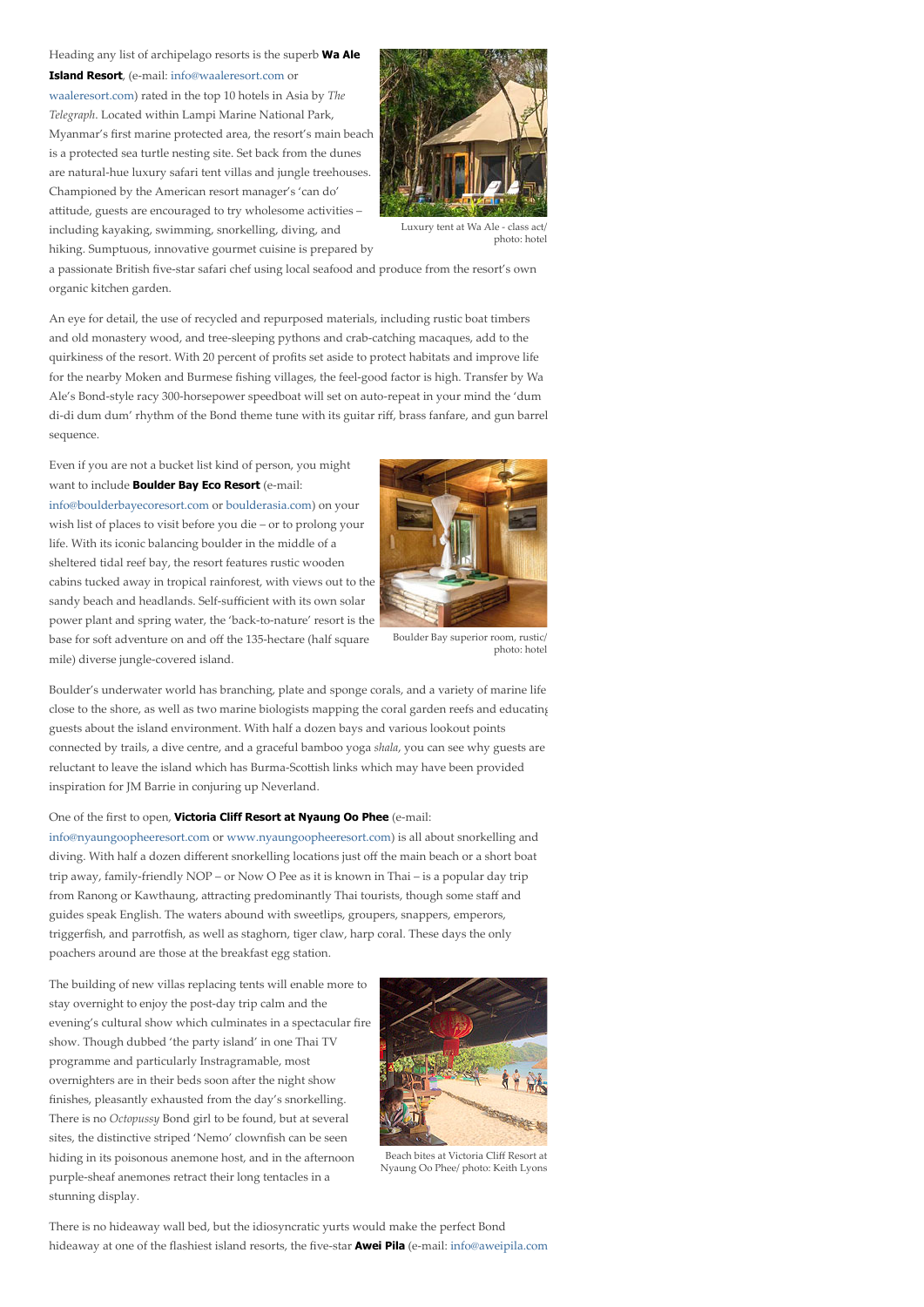or [www.aweipila.com](https://www.aweipila.com/hotel-myanmar/awei-pila-resort-mergui-archipelago)). New arrivals fresh off the 150-minute speedboat transfer are invited to kick off their shoes, leave behind their worldly worries, and feel the soft sand under their pasty feet. If you've been recently shaken, Awei Pila is a good place to get gently stirred. Centrepiece is the main reception and dining area, where guests can laze under an umbrella gazing out at the billion-dollar views of the infinity pool, clear azure Andaman Sea and cerulean blue skies, or saunter across dazzling white coral sands to the gently-sloping safe swimming beach where the warm sea water is laden with the good-mood elevator magnesium.

Circular tented villas discretely-placed among towering leafy trees along the 600m-long beachfront have hidden air-con units and rainforest bathrooms, while raised decks with comfy sofas give front row seats to appreciate the mesmerising panorama.

The resident marine biologist, dive master and guide – who is pushing for the resort to be 100 percent plastic-free – leads trips, including to the nearby settlement of Moken seminomadic gatherers and collectors, and Burmese fishers. This hideaway rates high on our Mergui resorts review spanning the southern Myanmar archipelago.





Awei Pila bungalow and timber sunning deck/ photo: hotel

over the Andaman Sea from its ocean-side rooms as well as from the cliff-edge infinity pool and open-air restaurant, which are particularly appealing towards sunset. In the landscaped tropical gardens there's a larger pool, spa and fitness centre, as well as a lake with hungry swans and koi carp. The 90-room hotel can arrange trips to Maliwan 'jasmine flower' falls where the resort is 'licensed to spa', maintaining natural hot springs near a village originally settled by Chinese and Thai in the 18th century. Not exactly the steaming scenes as in *Casino Royale*, but hot water, of a healing kind, nevertheless.

If there was a hotel that should be turning up the volume on the Bond theme, it is the palatial sprawling 5-star Grand Andaman Hotel (e-mail: [booking@grandandamanisland.com](mailto:booking@grandandamanisland.com) or [www.grandandaman.co.th](http://www.grandandaman.co.th/index.html)), a 21-year-old hotel originally known as the Andaman Club. The 205-room hilltop complex on its own island within sight of Kawthaung and Thailand has been tarted up recently and now offers more activities than just slot machines and gaming tables, with a huge tree-flanked swimming pool the only shady aspect of the family-friendly accommodation. The Jack Nicklaus-designed golf course is gone (rooted up by wild pigs), the petting zoo is no longer, and there's faint hope of finding Pussy Galore or Plenty O'Toole among the Thai groups which flock to the hotel, particularly on weekends and holidays.

With bird's eye views into the diamond-speckled Andaman Sea, there's also excellent bird watching of the ornithological kind, with hornbills squawking in the trees of the 730 hectare (1,800 acre) resort, and overhead, brahminy kites gliding on the thermals above. With its tagline 'persons of any nationality may enter with ease and without any visa', this is the only island accommodation not requiring a Myanmar visa.



Just get a **border pass** for US\$10 and valid for seven days for use in the area of **Kawthaung** and the nearby island where the Grand Andaman hotel is situated.

Grand Andaman pool/ photo: Keith Lyons

Foreigners can go directly to the hotel from a dedicated immigration jetty for the Ranong boat operators, but only during the daytime to complete immigration formalities.

There is an immigration facility at the hotel itself. But to go to the other islands, and further out of Kawthaung (20 miles or so) requires a visa, either an e-visa or standard tourist visa.

There are frequent boat transfers to Ranong and Kawthaung, and in keeping with the ethos of 'being entirely devoted to the pleasure and enjoyment' of guests, the duty-free shop is open 24 hours along with the casino and dining areas.

### Island safaris and boat trips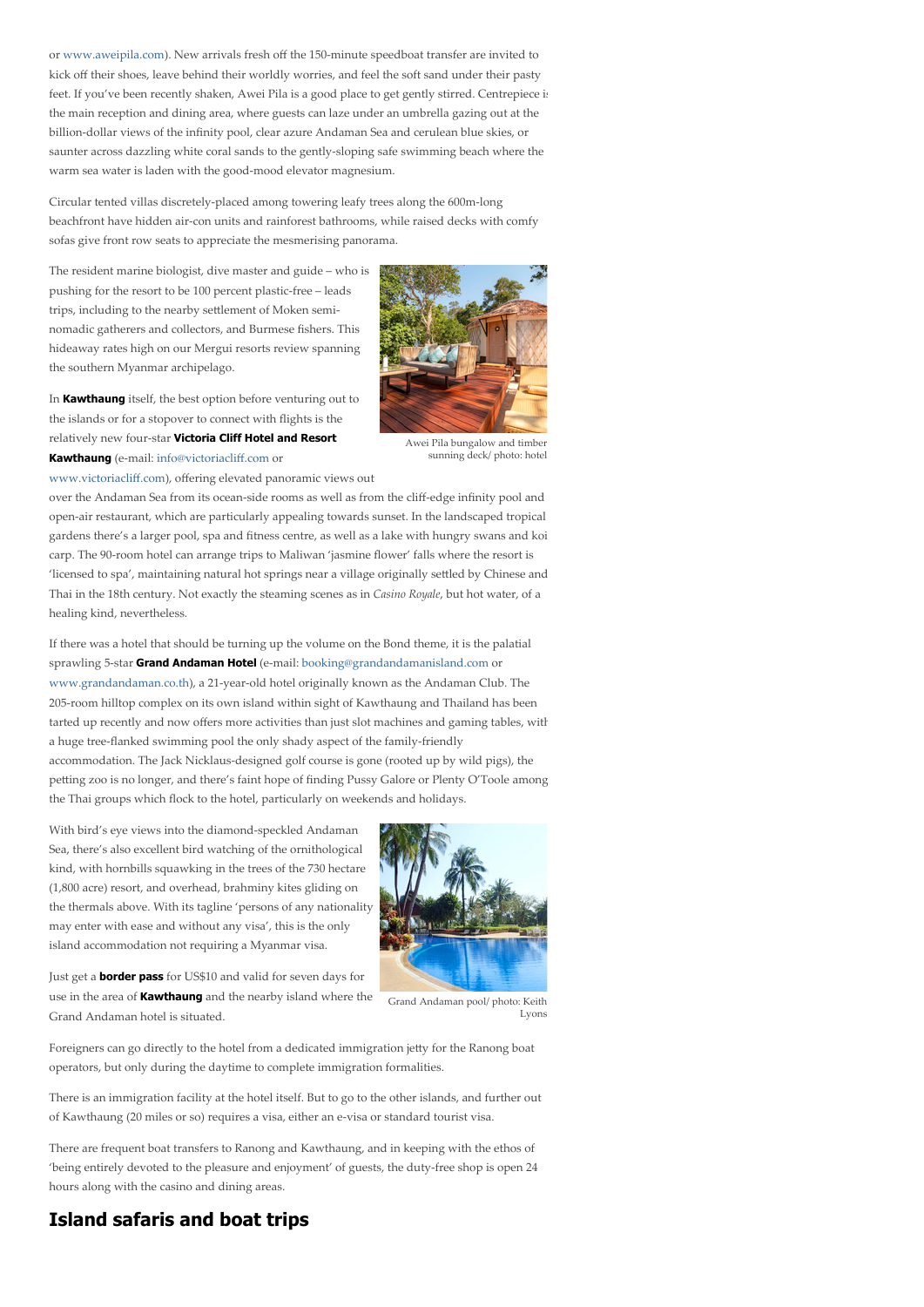Perhaps the most relaxed – and most authentic – way to explore the archipelago (without breaking the bank) is with **Island Safaris** (e-mail: [info@islandsafarimergui.com](mailto:info@islandsafarimergui.com) or [islandsafarimergui.com\)](https://islandsafarimergui.com/), on the converted wooden junk, the Sea Gipsy. With open-air gazebo accommodation below, and a large lounge and sun deck on top, the former cargo boat transports passengers to another world, with frequent stops at sandy bays for swimming, snorkelling, and beachcombing. Itineraries utilizing twice-weekly departures during the October to May season include visiting fishing villages and settlements of the seafaring Moken sea gypsies, and overnighting off Boulder Island.

The size of the vessel and its nostalgic character means the Island Safari is popular with family groups, friends and even solo travellers, as it provides the best value option for exploring the formerly prohibitively-expensive archipelago. Five-day safaris start at US\$1,100 per person.

The other pioneers of Mergui Archipelago exploration, old hands **Burma Boating** (e-mail: [info@burmaboating.com](mailto:info@burmaboating.com) or [www.burmaboating.com](https://www.burmaboating.com/)), have a large fleet of various sized boats, including a shiny new solar-power yacht, offering a range of cabin cruises (from US\$2,600 per person) as well as private yacht charter (from US\$1,600 per day for a three-cabin, three-crew vessel to over US\$7,000 per day).



Island Safaris is a value option for archipelago explorers/ photo: Keith Lyons

With an eight-day island loop (from US\$3,780 per person) as well as a 10-day excursion, the Burma Coastal Voyage, (starting at US\$4,450 per person) from Kawthaung through the archipelago stopping at old port towns on the way to Yangon, Burma luxury small ship operator Pandaw (e-mail: [information@pandaw.com](mailto:information@pandaw.com) or [www.pandaw.com\)](https://www.pandaw.com/) takes guests back in time to the Bond-era aboard a classic 1960's motor yacht, the Andaman Explorer.

The first resort in the archipelago (and now the last resort) **Myanmar Andaman Resort** (www. [macleodislandmyanmar.com\) was under renovation mid-2019 and occasionally entertains day](https://macleodislandmyanmar.com/)trippers aboard 1,500-passenger Star Cruises SuperStar Libra or the 3,500-capacity Genting **Dream** ([www.gentingcruiselines.com\)](http://www.gentingcruiselines.com/) from Singapore, Malaysia and Thailand. Based out of Ranong, Thailand, is The Smiling Seahorse ([www.thesmilingseahorse.com/\)](https://www.thesmilingseahorse.com/) that does diving cruises to the Mergui Archipelago on liveaboard vessels. Look at a six-day/five-night dive trip at roughly Bt43,000 for full board, soft drinks and 17 dives.

And that's your Mergui Archipelago guide with an A to Z of top beach resorts in southern Myanmar and Mergui hotel reviews.

Send us your Feedback / Letter to the Editor

### <span id="page-5-0"></span>FAST FACTS / Hotel Contact List

Cash is king, with newly-minted, crisp US dollars preferred by resorts (or advanced payment by bank transfer), though Thai baht is widely used in Kawthaung. The **exchange rate is**  $US$1 = 1,512$  Burmese kyat (pronounced 'chyat' and written as K or MMK). The platinum credit card your bank said could be used everywhere around the world is only useful for cutting up cocaine, though some high-end resorts may accept it (with a surcharge).



This is a list of all the resorts currently open. Service charges, government taxes, and the marine royalty fee are included in the **all-inclusive resort package price**, which covers airport

Burma Boating has a large fleet including a solar-powered boat/ photo: burma boating

pickup and boat transfers, room, meals and drinks, and most resort-based land and water activities. Massage and spa treatments, motorized boat activities, dive excursions are extra, as is some premium top-shelf alcohol.

The price is pretty consistent throughout the season October to May, with **December and** January, and the busy Myanmar, Thai and Western holiday periods seeing high-season price increases – and getting booked out. You can't easily book the full-board packages using hotel booking sites, the best rates and offers are available direct from the resort websites, with promotions sometimes available from regional representative travel agents – or name-drop and mention this fine travel site.